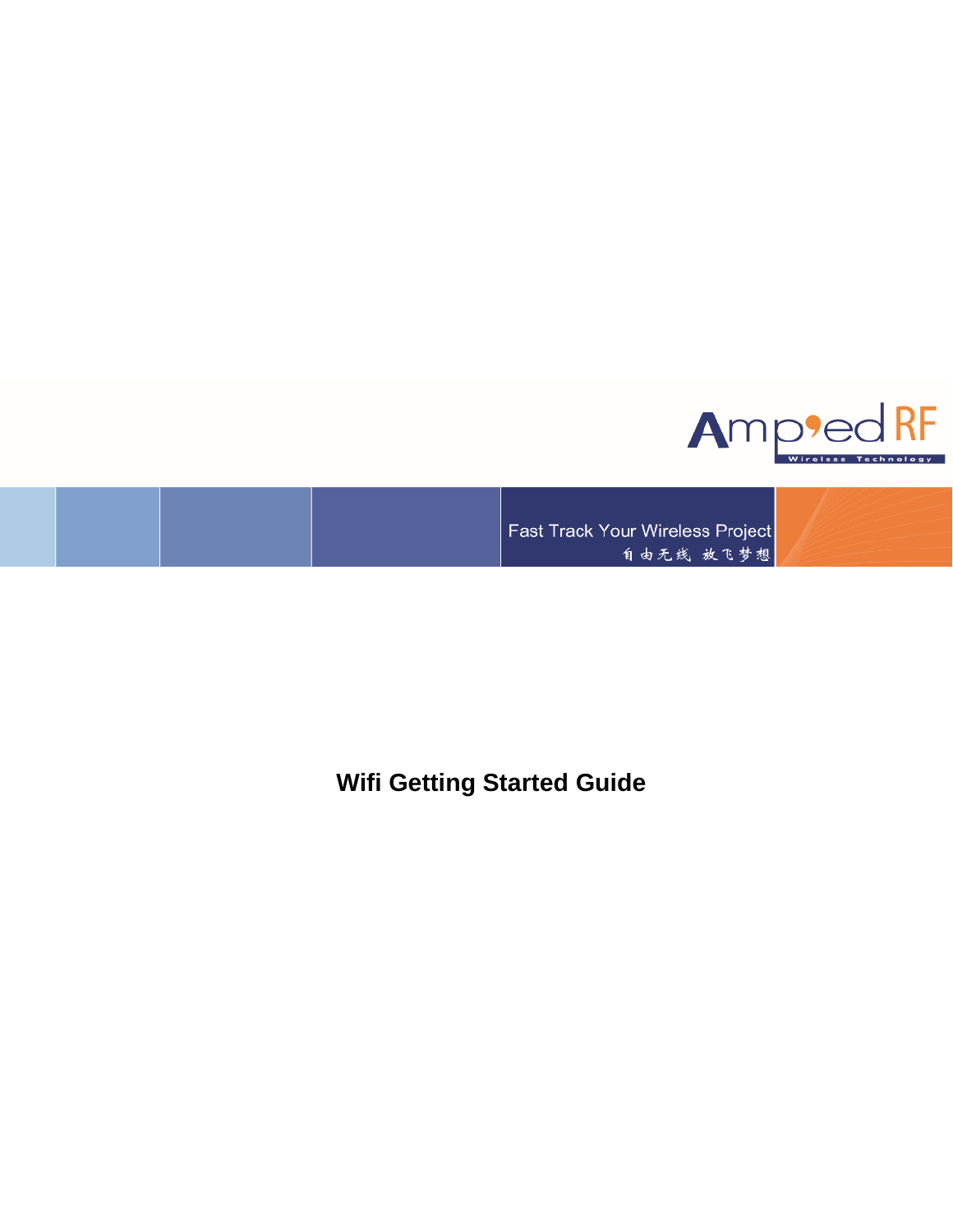

## **1 Preface**

This document provides a description on how to update a FW image, configure a Wi-Fi module, join/scan, connect to Wi-Fi networks and exchange data with the iPhone demo.

# **2 Preparation**

The evaluation tool for Wi-Fi module serial control and iPhone application demo are available here:

http://www.ampedrftech.com/dnload.php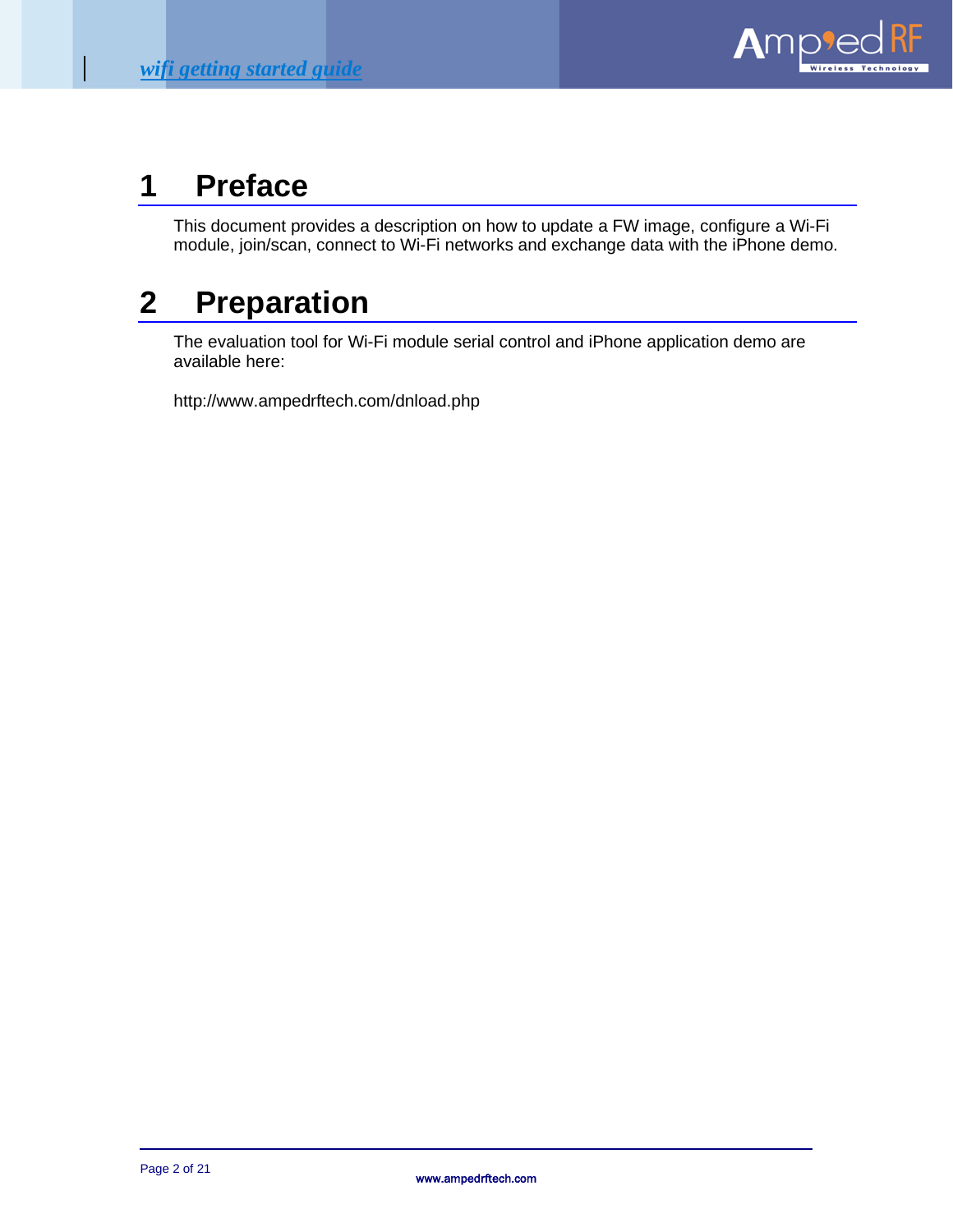

## **3 Function**

This section details each function on how to use the Wi-Fi module.

## **3.1 FW download Using EvalTool**

This section describes how to update the FW image of the Wi-Fi module.

Command: at+wf invalidateapplication

Once entered, the previous application FW will be erased.

Process:

Step 1: Click "Setup".

| 噟                 |                            | A - COM3: 115200 Baud - Amp'ed RF Firmware Test Tool - 4.11 |             |                          |                                        | ×                                                                                                                                                                          |
|-------------------|----------------------------|-------------------------------------------------------------|-------------|--------------------------|----------------------------------------|----------------------------------------------------------------------------------------------------------------------------------------------------------------------------|
|                   |                            |                                                             |             |                          | $\rho_{\rm{B}}$<br>$\lambda_{\rm D} t$ | Connect<br>Disconnect<br>Profile<br>A T<br>${\tt Setup}$<br>WF43S_150723A.bin<br>S <sub>elect</sub><br>Load<br>Binary Mode<br>Stay On Top<br>.ear Profil.<br>Start Capture |
| $\leq$            |                            |                                                             |             |                          | $\geq$                                 | CTS/RTS Enabled                                                                                                                                                            |
| Clear<br>Set Cmds | Rx: 0<br>Speed:0<br>Escape | Commands<br>config<br>factoryinit                           | join<br>spp | socketopen<br>leconnect2 | lediscovery<br>Update                  | bond<br>Send 10000 lines                                                                                                                                                   |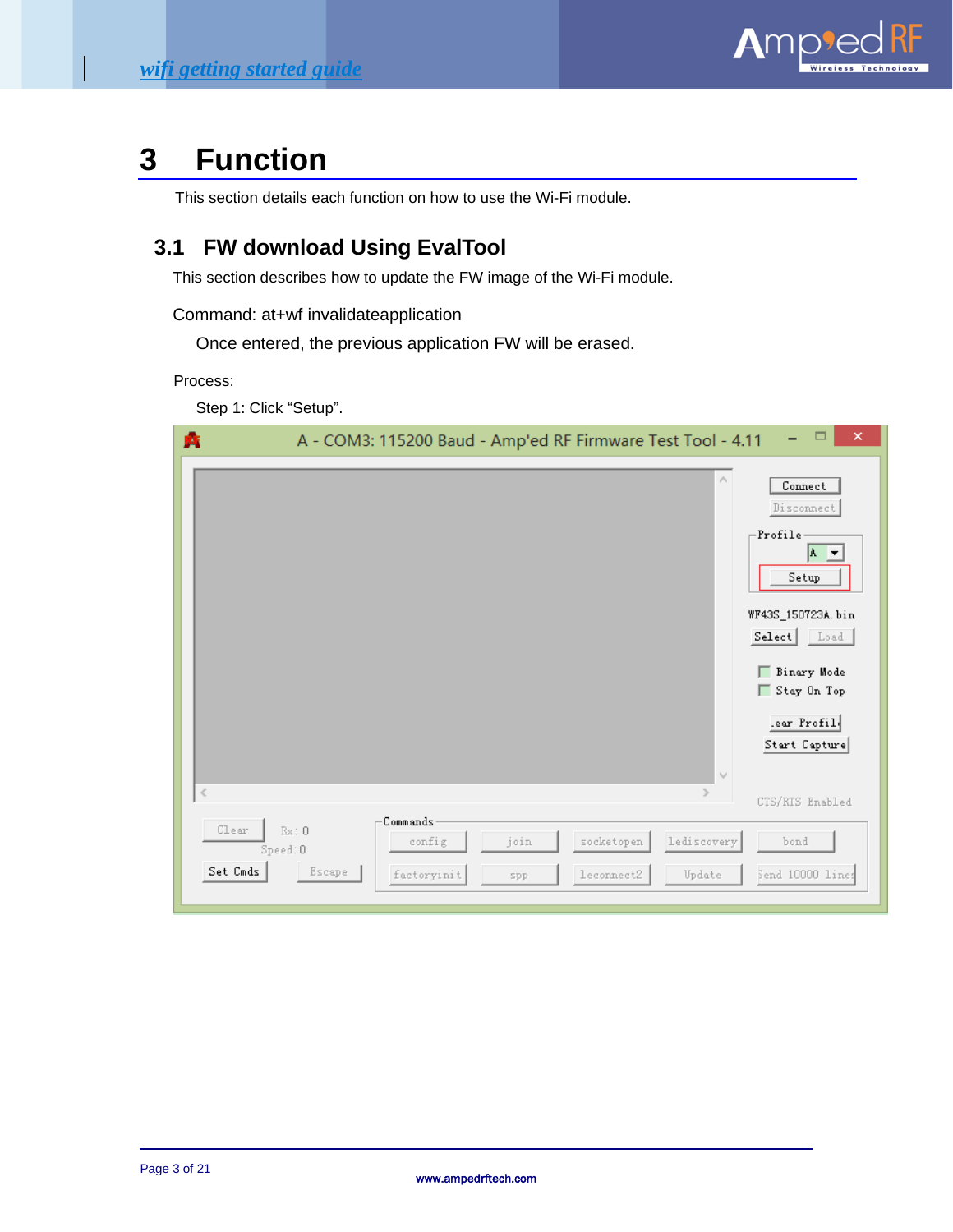

Step 2: Change the setup configuration

Change the "Port" and "Baudrate" (default is 115200 in Boot mode). Do not select "RTS/CTS Flow Enabled" or "Use Small Packets" when re-flashing.

|                                                          | A - COM3: 115200 Baud - Amp'ed RF Firmware Test Tool - 4.11<br>Setup<br>Comm Port<br>Baudrate<br>Port<br>115200<br>COM <sub>3</sub><br>$ \mathbf{v} $<br>−<br>RTS/CTS Flow Enabled<br>г | $\beta_1$<br>×<br>Keyboard<br>V Append LF after C<br>Screen Color: | Connect<br>Disconnect<br>Profile<br>$A -$<br>Setup<br>WF43S_150723A.bin<br>S <sub>elect</sub><br>Load<br>Binary Mode<br>Stay On Top |
|----------------------------------------------------------|-----------------------------------------------------------------------------------------------------------------------------------------------------------------------------------------|--------------------------------------------------------------------|-------------------------------------------------------------------------------------------------------------------------------------|
|                                                          | Use Small Packet<br>Cancel                                                                                                                                                              | 0K                                                                 | .ear Profil.<br>Start Capture                                                                                                       |
| $\,<$<br>Clear<br>Rx:0<br>Speed: 0<br>Set Cmds<br>Escape | Commands<br>join<br>config<br>factoryinit<br>spp                                                                                                                                        | lediscovery<br>socketopen<br>leconnect2<br>Update                  | CTS/RTS Enabled<br>bond<br>Send 10000 lines                                                                                         |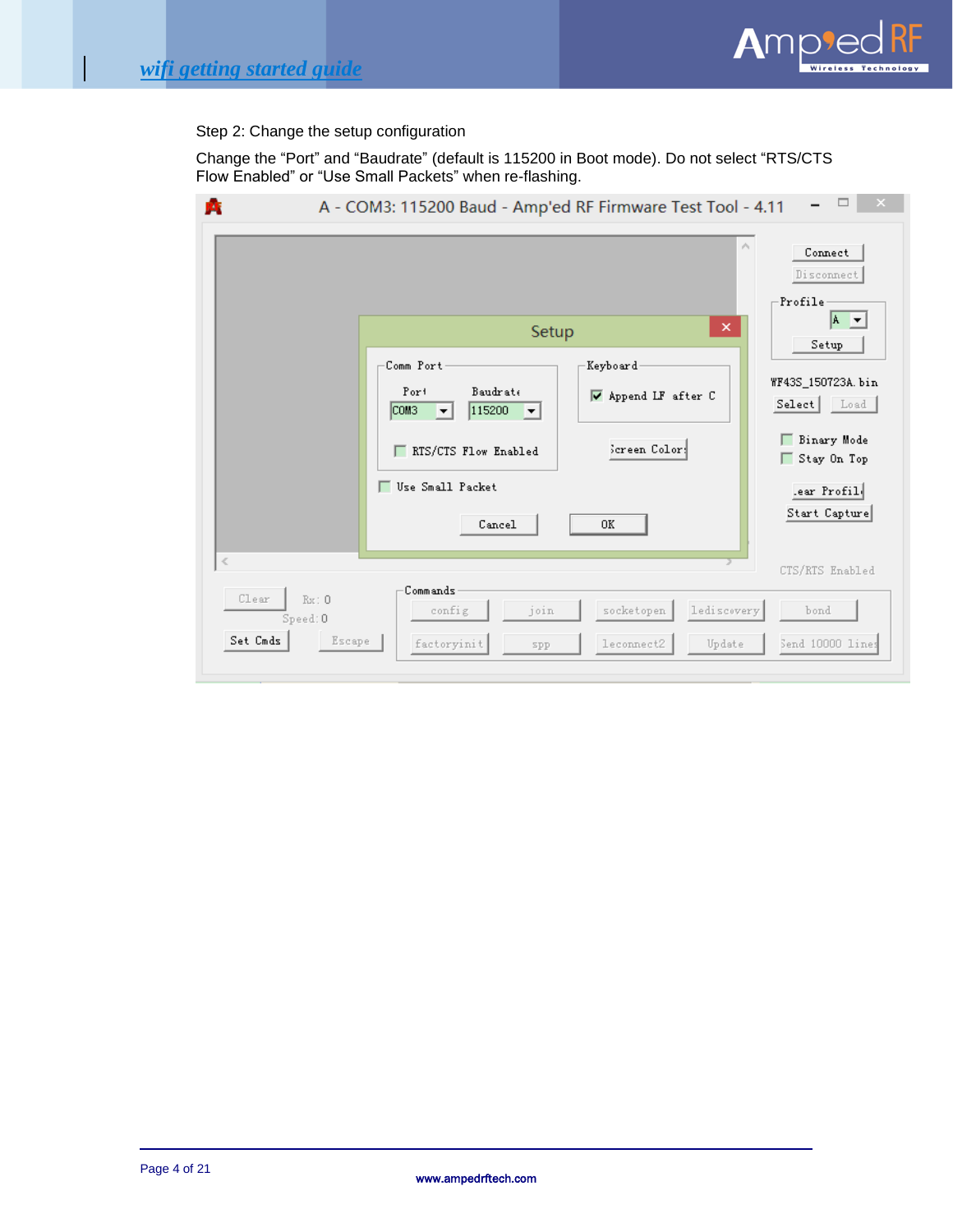

Step 3: Add the command

Click "SetUp Cmds" and add the "AT+AB InvalidateApplication" command and name it. Press "OK".

| ŔΕ                 | $1 - 1 - 1$<br>$\sim$<br>$\overline{a}$<br>$\lambda$<br>Send Command                                                                                                                 | $\Box$<br>×                           |
|--------------------|--------------------------------------------------------------------------------------------------------------------------------------------------------------------------------------|---------------------------------------|
|                    | Command<br><b>Name</b><br>attwf invalidateapplication<br>invalidate<br>$\Box$ Hex                                                                                                    | $\overline{\triangledown}$ Send CR LF |
|                    | at+wf reset<br>reset<br>$\Box$ Hex                                                                                                                                                   | $\overline{\triangledown}$ Send CR LF |
|                    | $\Box$ Hex                                                                                                                                                                           | $\overline{\triangledown}$ Send CR LF |
|                    | $\Box$ Hex                                                                                                                                                                           | $\overline{\triangledown}$ Send CR LF |
|                    | $\Box$ Hex                                                                                                                                                                           | $\overline{\triangledown}$ Send CR LF |
|                    |                                                                                                                                                                                      | Hex V Send CR LF                      |
| ∢                  | $\Box$ Hex                                                                                                                                                                           | $\overline{\triangledown}$ Send CR LF |
| Clear<br>Rx:       | $\Box$ Hex                                                                                                                                                                           | V Send CR LF                          |
| Speed:<br>Set Cmds | $\Box$ Hex                                                                                                                                                                           | $\overline{\triangledown}$ Send CR LF |
|                    | Send Line Command<br>1000<br>Send this many lines of exactly 30 chars (including<br>$\therefore$ CD = 1.72)<br> 11<br>Continuous<br>100<br>MS pause per<br>Bytes per<br>0K<br>Cancel |                                       |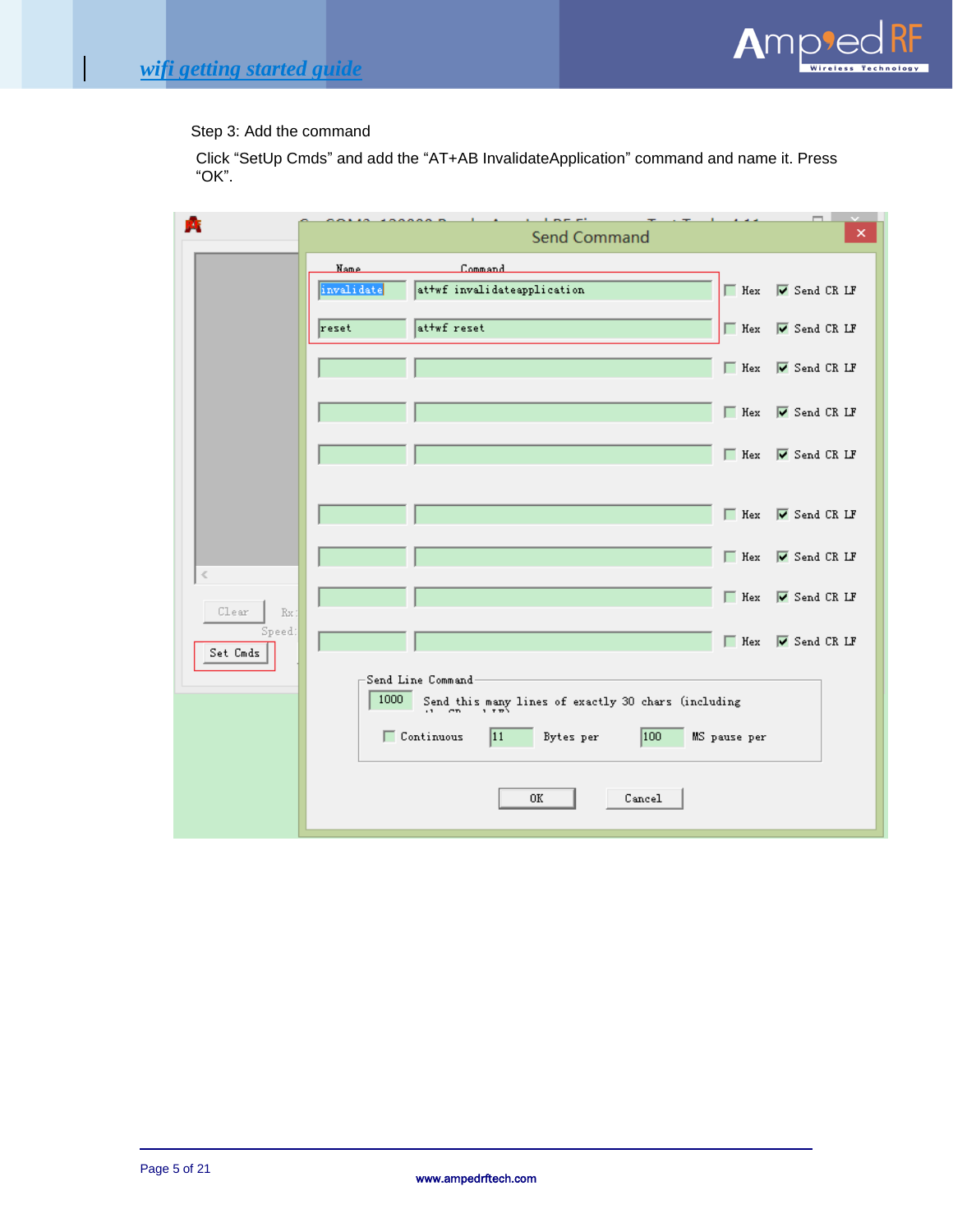$\overline{\phantom{a}}$ 



| Step 4: Click "Select" to add the new FW image (bin file). |  |
|------------------------------------------------------------|--|
|                                                            |  |

| 噟                   |                                        | C - COM3: 115200 Baud - Amp'ed RF Firmware Test Tool - 4.11 |                                  |
|---------------------|----------------------------------------|-------------------------------------------------------------|----------------------------------|
| 噟                   | Choose File to Download                | ×                                                           | Connect<br>Disconnect            |
| 查找范围(I):            | wifi FW                                | ←自び囲▼<br>$\mathbf{r}$                                       | $-$ Profile-                     |
| 名称                  | ×<br>WF43S_150723A.bin                 | 类型<br>修改日期<br>FTE Bin<br>2015/7/28 12:11                    | IC.<br>Setup                     |
|                     |                                        |                                                             | WF43S_150723A.bin<br>Select Load |
| ∢                   |                                        |                                                             | Binary Mode<br>Stay On Top       |
| 文件名(N):<br>文件类型(T): | WF43S_150723A.bin<br>bin Files (*.bin) | 打开(O)<br>$\blacktriangledown$<br>取消                         | lear Profil.<br>Start Capture    |
| Clear<br>Speed: 0   | Commands<br>Rx: 0<br>invalidate        | reset                                                       | CTS/RTS Enabled                  |
| Set Cmds            | Escape                                 |                                                             | Send 1000 lines                  |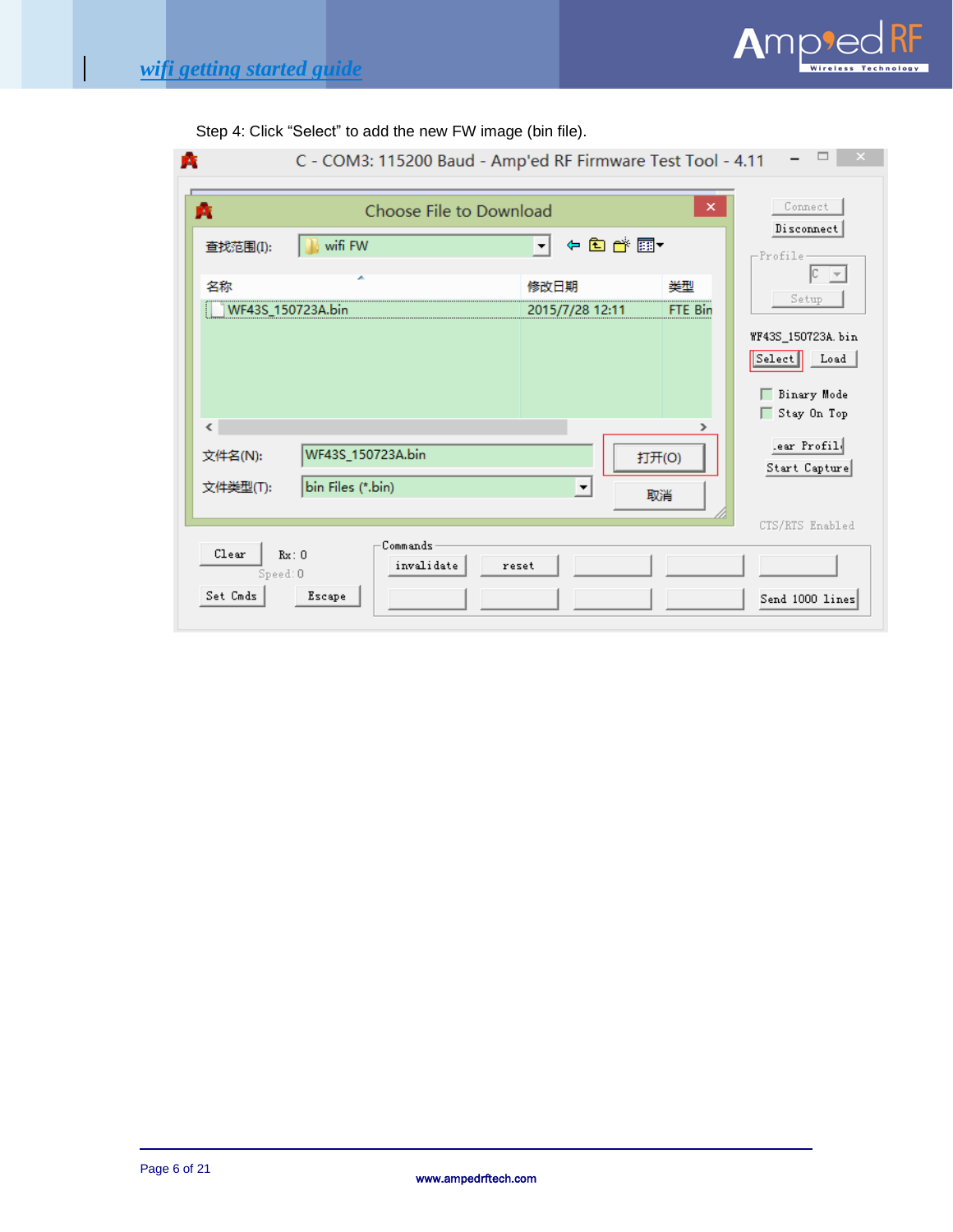$\overline{\phantom{a}}$ 



Step 5: Click "Invalidate" to go into bootloader mode, and then click "Load" to update the new FW.

| . .                                                                                                                                                                                                                                                                                                                                                                                                            |                                                                                                                                                                                        |
|----------------------------------------------------------------------------------------------------------------------------------------------------------------------------------------------------------------------------------------------------------------------------------------------------------------------------------------------------------------------------------------------------------------|----------------------------------------------------------------------------------------------------------------------------------------------------------------------------------------|
| C - COM3: 115200 Baud - Amp'ed RF Firmware Test Tool - 4.11<br>ЮF                                                                                                                                                                                                                                                                                                                                              | ▭<br>×                                                                                                                                                                                 |
| at+wf invalidateapplication<br>Bootloader STM32F4xx - Version 150304 (WF43) 512K DevID:433<br>(C) COPYRIGHT 2014 Amped RF Technology, Inc.<br>Note: Application has not been downloaded.<br>========= Main Menu =====<br>Download Application Image<br>1<br><b>Execute Application</b><br>2<br>b Change Baudrate<br>e Erase Application<br>v Erase Config Variables<br>Dump Application Vectors<br>d<br>Enter: | Connect<br>Disconnect<br>-Profile<br>Iс<br>$\overline{\phantom{a}}$<br>Setup<br>WF43S_150723A.bin<br>Select  <br>Load<br>Binary Mode<br>Stay On Top<br>lear Profil<br>Start Capture    |
| ∢<br>Commands:<br>Clear<br>Rx: 433<br>invalidate<br>reset<br>Speed: 0<br>Set Cmds<br>Escape<br>C - COM3: 115200 Baud - Amp'ed RF Firmware Test Tool - 4.11<br>Œ                                                                                                                                                                                                                                                | CTS/RTS Enabled<br>Send 1000 lines<br>×<br>▭                                                                                                                                           |
|                                                                                                                                                                                                                                                                                                                                                                                                                |                                                                                                                                                                                        |
| Loader<br>Image: WF43S_150723A.bin<br>Abort<br>37888<br>274774<br>37<br>File<br>Packet:<br>Bytes<br>Loading Image<br>Send Only 128 byte pack-<br>0K                                                                                                                                                                                                                                                            | Connect<br>Disconnect<br>Profile <sup>.</sup><br>IC.<br>Setup<br>WF43S_150723A.bin<br>Select   Load<br>Binary Mode<br>Stay On Top<br>.ear Profil<br>Start Capture<br>$\lambda_{\rm p}$ |
| ≤                                                                                                                                                                                                                                                                                                                                                                                                              | CTS/RTS Enabled                                                                                                                                                                        |
| Commands<br>Clear<br>Rx:0<br>invalidate<br>reset<br>Speed: 0<br>Set Cmds<br>Escape                                                                                                                                                                                                                                                                                                                             | Send 1000 lines                                                                                                                                                                        |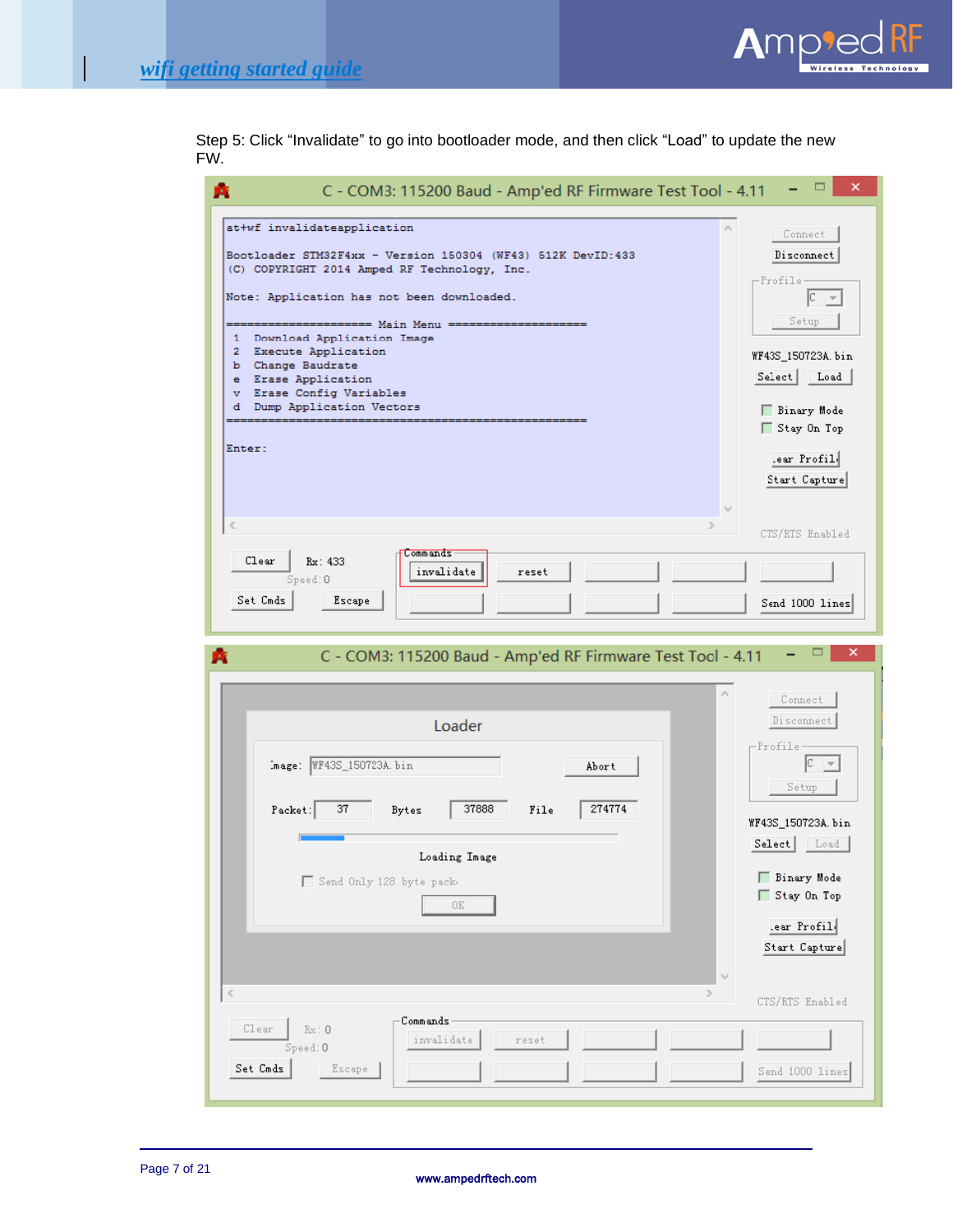$\mathsf{l}$ 



Step 6: After finishing the loading process, make a reset (at+ab reset) to config the NVM settings.

| C - COM3: 115200 Baud - Amp'ed RF Firmware Test Tool - 4.11                                                                                                                                                           | ×                                                                                                                                                                                                                       |
|-----------------------------------------------------------------------------------------------------------------------------------------------------------------------------------------------------------------------|-------------------------------------------------------------------------------------------------------------------------------------------------------------------------------------------------------------------------|
| Done<br>Enter:<br>System power on!<br>AT-WF -CommandMode-<br>AT-WF MACaddress 00043e212345<br>at+wf reset<br>AT-WF ResetPending<br>System power on!<br>AT-WF -CommandMode-<br>AT-WF MACaddress 00043e212345<br>$\leq$ | Connect<br>Disconnect<br>$-$ Profile<br>$ {\tt C}^- $ $\neq$<br>Setup<br>WF43S_150723A.bin<br>Select Load<br>Binary Mode<br>Stay On Top<br>lear Profil.<br>Start Capture<br>$\lambda_{\rm eff}$<br>ъ<br>CTS/RTS Enabled |
| Commands<br>Clear<br>Rx: 180<br>invalidate<br>reset<br>Speed: 0<br>Set Cmds<br>Escape                                                                                                                                 | Send 1000 lines                                                                                                                                                                                                         |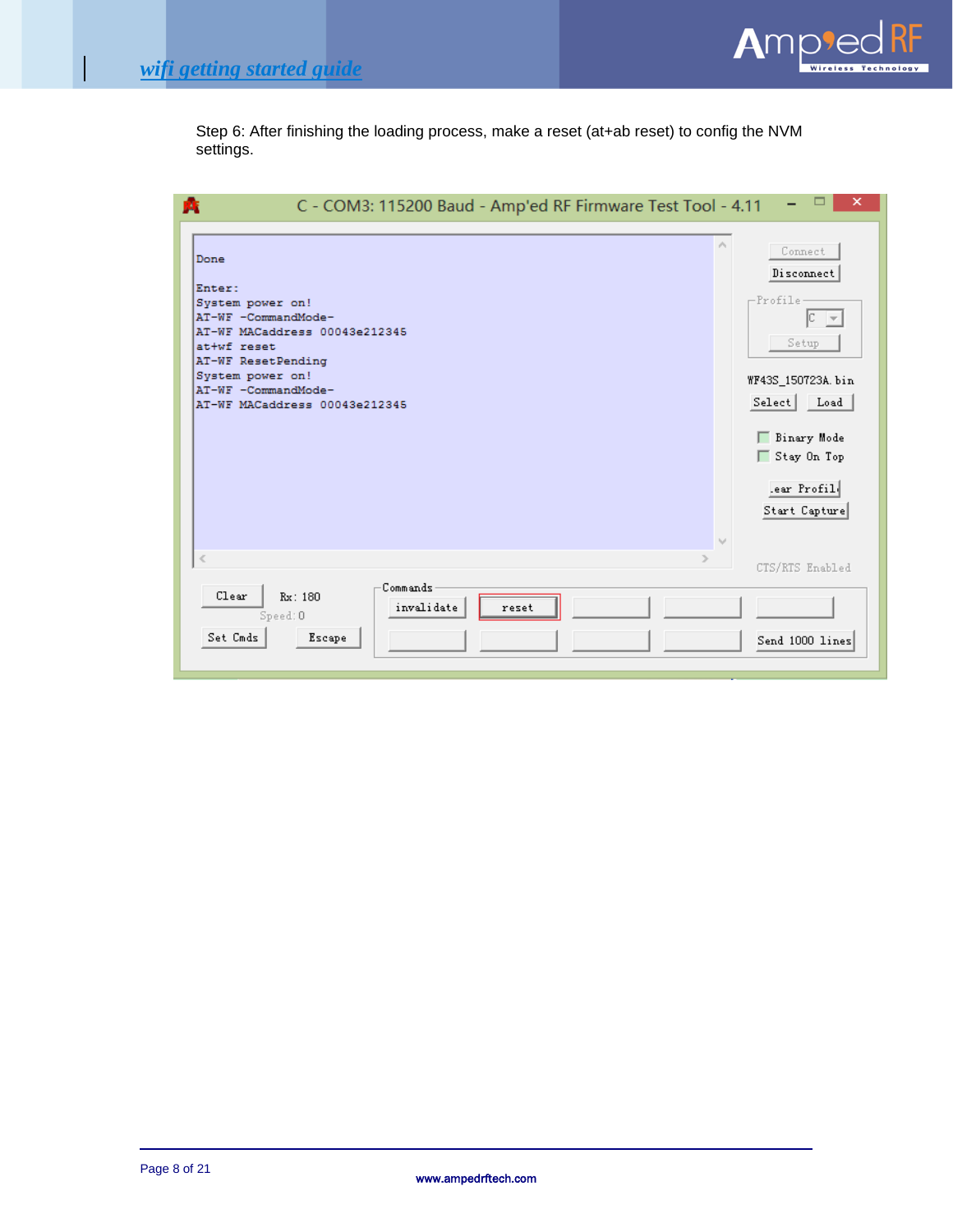

## **3.2 Configurations for SSID, Password, etc.**

To set a configuration variable, enter "at+wf config xxxx = yyyy", where "xxxx" is the variable name and "yyyy" is the value to set. A variable name can also be specified as "varzz", where "zz" is the sequence number of the variable.

Example: Change device name Parameter: "DeviceName = AmpedWI-FI"

 *at+wf config DeviceName=Amp*

### **3.2.1 Set SSID**

SSID is the network name you want to join. Below is the method to change the SSID.

Command: at+wf config SSID=[Name]

Response: If the operation is successful, the response is:

AT-WF ConfigOk

Example:

*at+wf config SSID=Amp'ed RF Tech AT-WF ConfigOk*

### **3.2.2 Set Password**

Password is the network's password. Below is the method to change the password.

Command: at+wf config PassPhrase=[password]

Response: If the operation is successful, the response is:

AT-WF ConfigOk

Example:

*at+wf config PassPhrase=ampedrf123 AT-WF ConfigOk*

#### **3.2.3 Set IP Address**

The IP address is the Wi-Fi module's IP address. Below is the method to change the IP address.

Command: at+wf config IPAddress =[number]

Response: If the operation is successful, the response is:

AT-WF ConfigOk

Example:

*at+wf config IPAddress=192.168.1.2 AT-WF ConfigOk*

#### **3.2.4 Set DHCP**

In STATION mode: if DHCPMode=True or 1, the IP address of the Wi-Fi module is arranged by the router; if DHCPMode=Flase or 0, the IP address is the value of IPAddress in NVM settings. Below is the method to change DHCP.

Command: at+wf config DHCPMode=[true or false]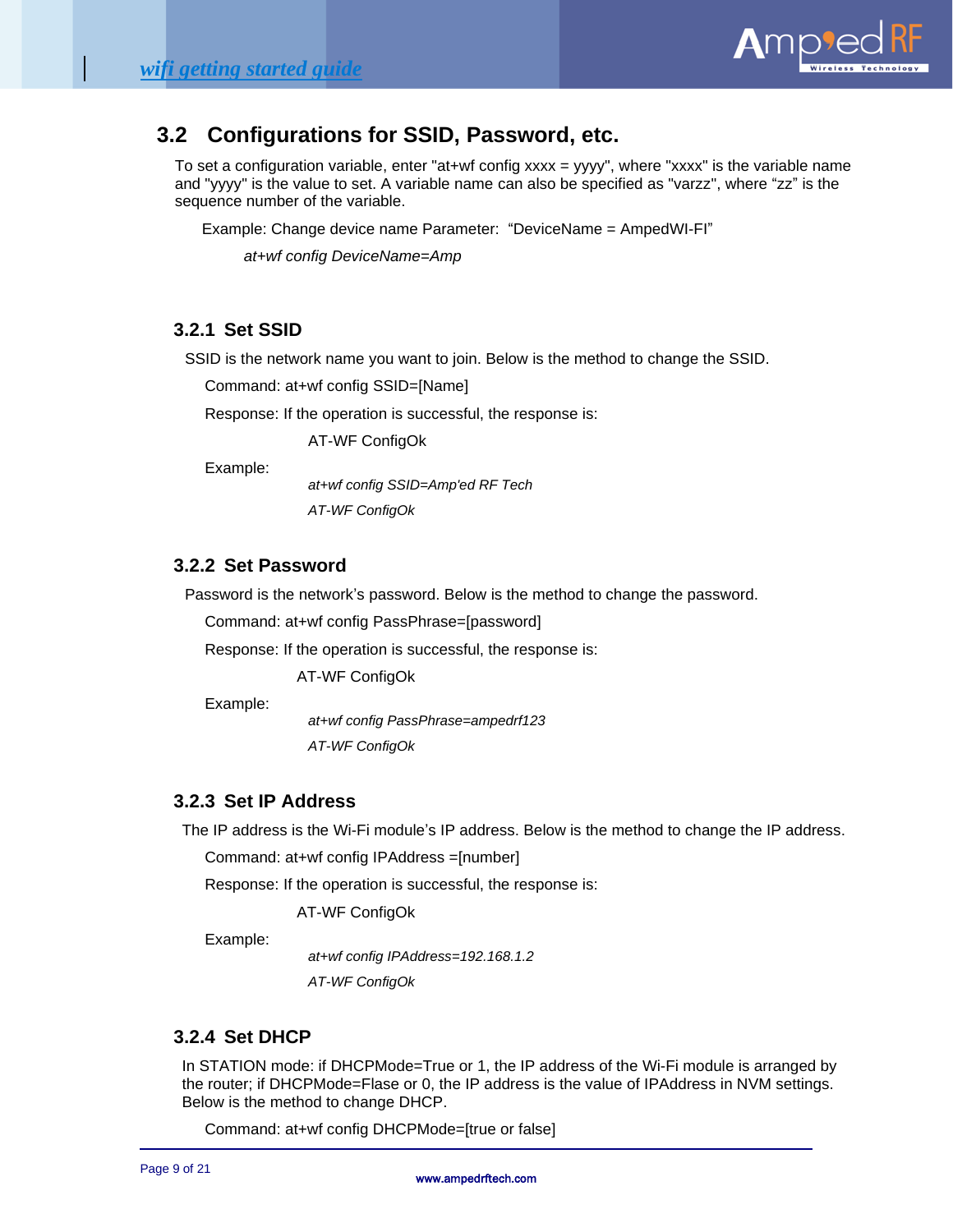

Response: If the operation is successful, the response is:

AT-WF ConfigOk

Example:

*at+wf config DHCPMode=1 AT-WF ConfigOk at+wf config DHCPMode=true AT-WF ConfigOk*

## **3.3 Scan/Join/Socket Open**

This section describes how to scan the Wi-Fi network nearby, join the dedicated network and open the socket.

## **3.3.1 Scan**

Command: at+wf scan

This command will scan the Wi-Fi network, obtain the BSSID signal strength, frequency, SSID and flags.

Response:

AT-WF ScanComplete

Example:

#### *at+wf scan*

| <b>BSSID</b>                             | Signal Freg SSID |  | Flags                                                               |
|------------------------------------------|------------------|--|---------------------------------------------------------------------|
| 14:e6:e4:95:2b:2c -61 dBm 2422 Amp'ed AP |                  |  | [WPA-PSK-CCMP][WPA2-PSK-CCMP]                                       |
| a8:57:4e:10:90:7a -57 dBm 2437 TZ 3MAO   |                  |  | [WPA-PSK-CCMP][WPA2-PSK-CCMP]                                       |
| 14:75:90:b8:cb:ca -77 dBm 2437 TJZYHBKJ3 |                  |  | [WPA-PSK-CCMP][WPA2-PSK-CCMP]                                       |
| 14:75:90:c3:eb:62 -73 dBm 2437 TJZYHBKJ  |                  |  | [WPA-PSK-CCMP][WPA2-PSK-CCMP]                                       |
| 28:2c:b2:e3:4a:54 -75 dBm 2462 AmpedRF1  |                  |  | [WPA-PSK-CCMP][WPA2-PSK-CCMP]                                       |
|                                          |                  |  | 28:2c:b2:e3:49:96   -60 dBm   2462    [WPA-PSK-CCMP][WPA2-PSK-CCMP] |
| AT-WF ScanComplete                       |                  |  |                                                                     |

#### **3.3.2 Join**

Before joining, set the necessary parameter and then reset.

• at+wf config DeviceMode=AP (AP or STA mode)

- at+wf config SSID= AmpedRF1
- at+wf config PassPhrase=123456789
- 

• at+wf reset (reset after changes)

Command: at+wf join

Response:

If the connection is successful, the response is: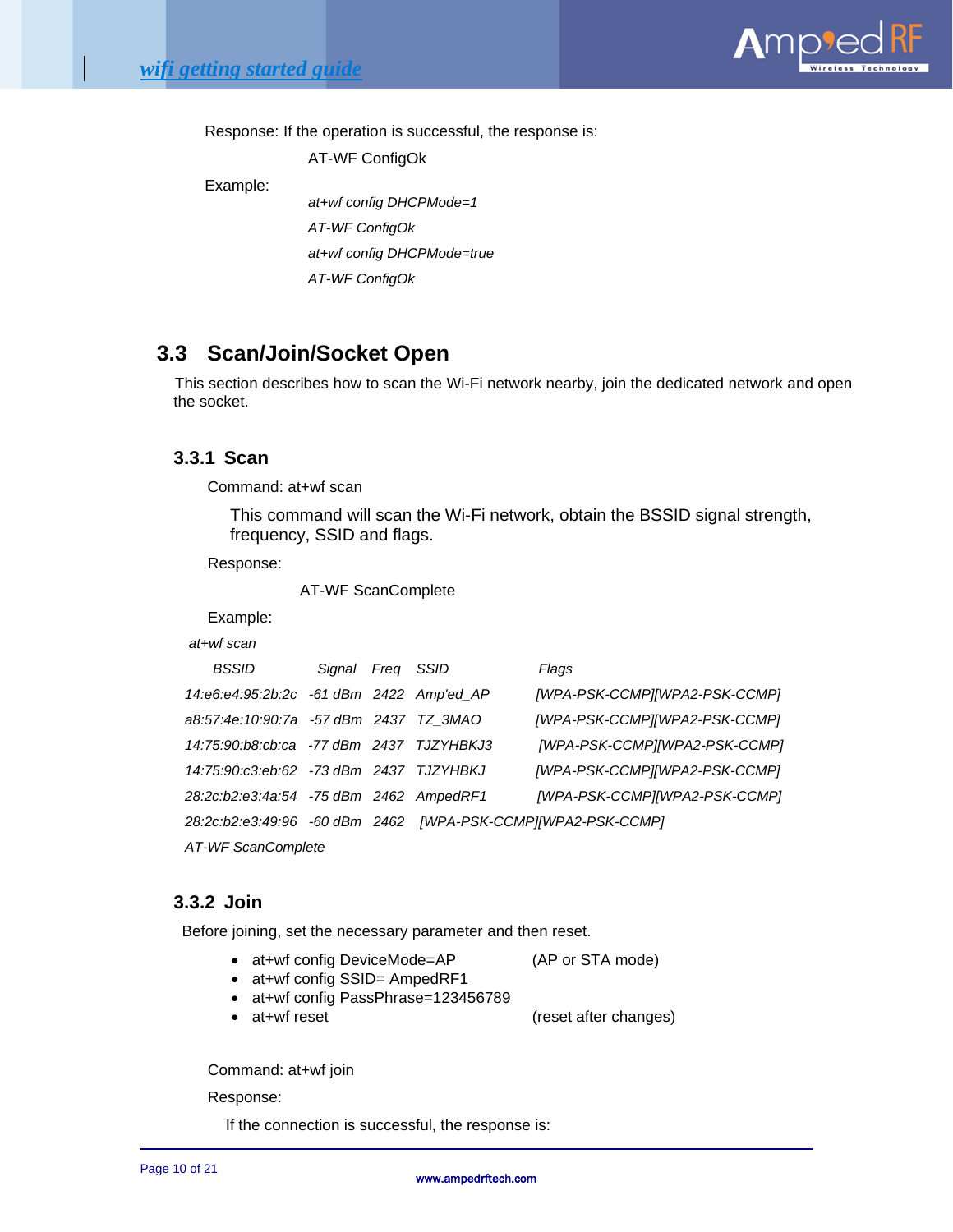

*28:2c:b2:e3:4a:54 -80 dBm 2462 AmpedRF1 [WPA-PSK-CCMP][WPA2-PSK-CCMP]*

*AT-WF JoinOK [AmpedRF1]*

*AT-WF DHCP OK. Get ip:192.168.1.37*

If the connection is unsuccesful, the response is:

AT-WF JoinFailed [SSID name]

Example:

*at+wf join*

*Successful:*

*28:2c:b2:e3:4a:54 -80 dBm 2462 AmpedRF1 [WPA-PSK-CCMP][WPA2-PSK-CCMP]*

*AT-WF JoinOK [AmpedRF1]*

*AT-WF DHCP OK. Get ip:192.168.1.37*

*Fail:*

 *AT-WF JoinFailed [AmpedRF1]*

## **3.3.3 Socket Open**

After the connection is successful, you can open the socket and then send data to remote with UDP packet.

Command: at+wf socketopen

Response:

AT-WF StartUDP

AT-WF -BypassMode-

Example:

*at+wf join*

*28:2c:b2:e3:4a:54 -77 dBm 2462 AmpedRF1 [WPA-PSK-CCMP][WPA2-PSK-CCMP]*

*AT-WF JoinOK [AmpedRF1]*

*AT-WF DHCP OK. Get ip:192.168.1.37 at+wf socketopen*

*AT-WF StartUDP*

*AT-WF -BypassMode*[a1]*-*

## **3.4 Connection and data exchange with iPhone in STA mode**

This section describes how to connect the Wi-Fi module in STATION mode to an iPhone via UDP, as well as show simple data transfer between iPhone and Wi-Fi module.

The process to make a connection:

Step 1: Config the iPhone and Wi-Fi module

iPhone side:

• Install the Wi-Fi demo (you can download it from the website or connect your supporter for it.)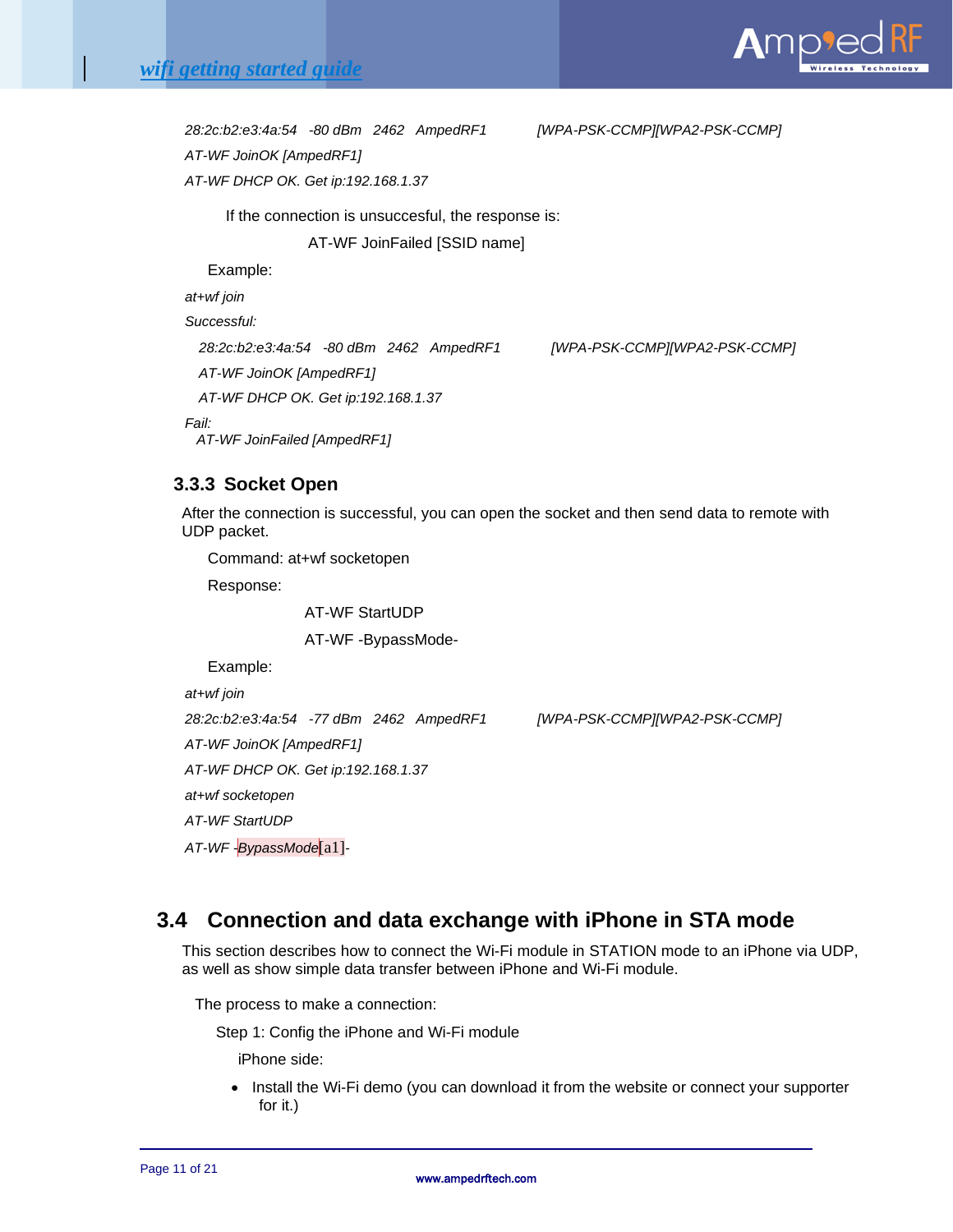

• Connect the iPhone to a Wi-Fi network and record the IP address of the iPhone (SSID: shareWi-Fi, IP address: 192.168.23.4).

| -75 中国移动 マ              | 14:46 | $80\%$                                     | -75 中国移动 今                 | 14:46                    | $80\%$        |
|-------------------------|-------|--------------------------------------------|----------------------------|--------------------------|---------------|
| <b>く Settings</b>       | Wi-Fi |                                            | <b>K</b> Wi-Fi             | sharewifi                |               |
| Wi-Fi                   |       |                                            |                            |                          |               |
| sharewifi               |       | $P \nabla$                                 | <b>Forget this Network</b> |                          |               |
| <b>CHOOSE A NETWORK</b> |       |                                            | <b>IP ADDRESS</b>          |                          |               |
| AmpedRF                 |       | $\mathbf{a} \cdot \mathbf{b}$ (i)          | <b>DHCP</b>                | <b>BootP</b>             | <b>Static</b> |
| Amp'ed_AP               |       | $\bigcirc$<br>$A \approx$                  | <b>IP Address</b>          |                          | 192.168.23.4  |
| Amped RF                |       | (i)<br>$\widehat{\mathcal{F}}$             | <b>Subnet Mask</b>         |                          | 255.255.255.0 |
| AmpedRF1                |       | $\mathbf{A} \cdot \mathbf{B}$ (i)          |                            |                          |               |
| computer                |       | $\mathbf{a} \in (i)$                       | Router                     |                          | 192.168.23.1  |
| <b>GUEST</b>            |       | $P \Leftrightarrow (i)$                    | <b>DNS</b>                 | 114.114.114.114, 8.8.8.8 |               |
| <b>MFC AP</b>           |       | (i)<br>$A \approx$                         | <b>Search Domains</b>      |                          | mshome.net    |
| <b>TJZYHBKJ</b>         |       | $\mathbf{a}$ $\widehat{\mathbf{v}}$<br>(i) | <b>Client ID</b>           |                          |               |
|                         |       |                                            |                            |                          |               |

Set the Wi-Fi module side as below. Then, reset the Wi-Fi module.

- at+wf config DeviceMode=STA (station mode)
- at+wf config SSID= shareWi-Fi
- at+wf config PassPhrase=1234567890 (router password)
- at+wf config HostIPAddr=192.168.23.4 (iPhone IP address)
- at+wf config LocalPort=xxx (default is 2015)
- at+wf reset  $(reset after changes)$

Step 2: Connect the Wi-Fi module to the Wi-Fi network

• Have the Wi-Fi module join the same Wi-Fi network as the iPhone: at+wf join

*at+wf join*

*28:e3:47:0a:f8:d2 -49 dBm 2462 shareWi-Fi [WPA2-PSK-CCMP]*

*AT-WF JoinOK [shareWi-Fi]*

*AT-WF DHCP OK. Get ip:192.168.23.5*

• Open the socket: at+wf socketopen

*at+wf join 28:e3:47:0a:f8:d2 -49 dBm 2462 shareWi-Fi [WPA2-PSK-CCMP] AT-WF JoinOK [shareWi-Fi] AT-WF DHCP OK. Get ip:192.168.23.5 at+wf socketopen AT-WF StartUDP*

*AT-WF -BypassMode-*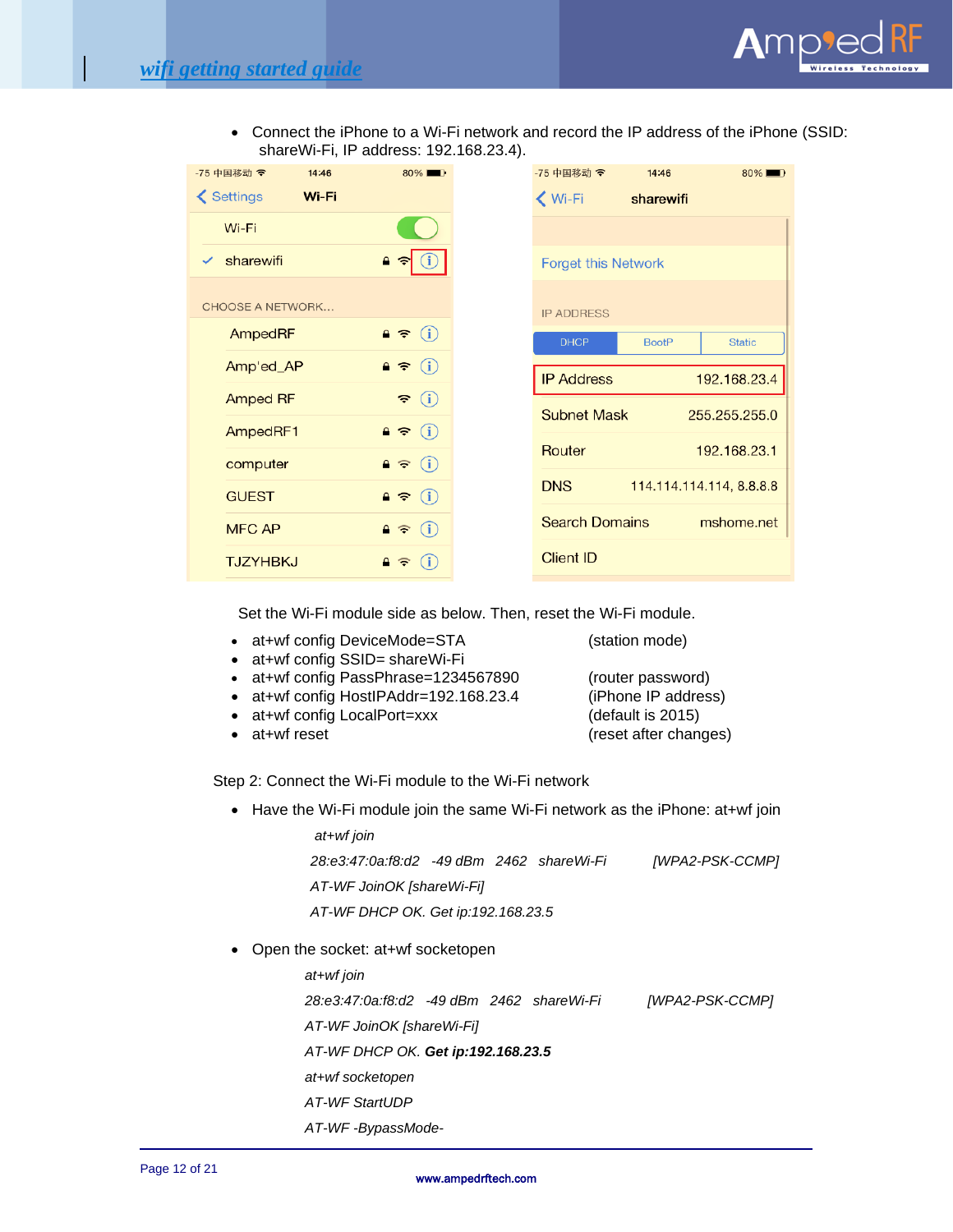

 Step 3: Open the Wi-Fi demo and select "UDP". Input "192.168.23.5" as the IP, "2015" as the port, and then click "Set Config".

| -75 中国移动 マ<br>13:52<br><b>UDP</b><br>IP | 85%<br>Setting<br>PORT | -75 中国移动 今<br>15:02<br><b>UDP</b>              | $80\%$<br>Setting |
|-----------------------------------------|------------------------|------------------------------------------------|-------------------|
| sendText<br>Set Config<br>send          | reset                  | 192.168.23.5<br>sendText<br>Set Config<br>send | 2015<br>reset     |
| send:<br>$\overline{0}$<br>received: 0  |                        | send:<br>$\mathbf{0}$<br>received: 0           |                   |
| <b>TCP</b>                              | <b>UDP</b>             | <b>TCP</b>                                     | <b>UDP</b>        |

Step 4: Data transfer

Data from the iPhone demo to the Wi-Fi module: Input data in the "sendText" area, then click "send". The Wi-Fi side will receive the data.



Data from the Wi-Fi module to the iPhone demo:

Input data in the Eval tool, which will transfer the data to the iPhone demo.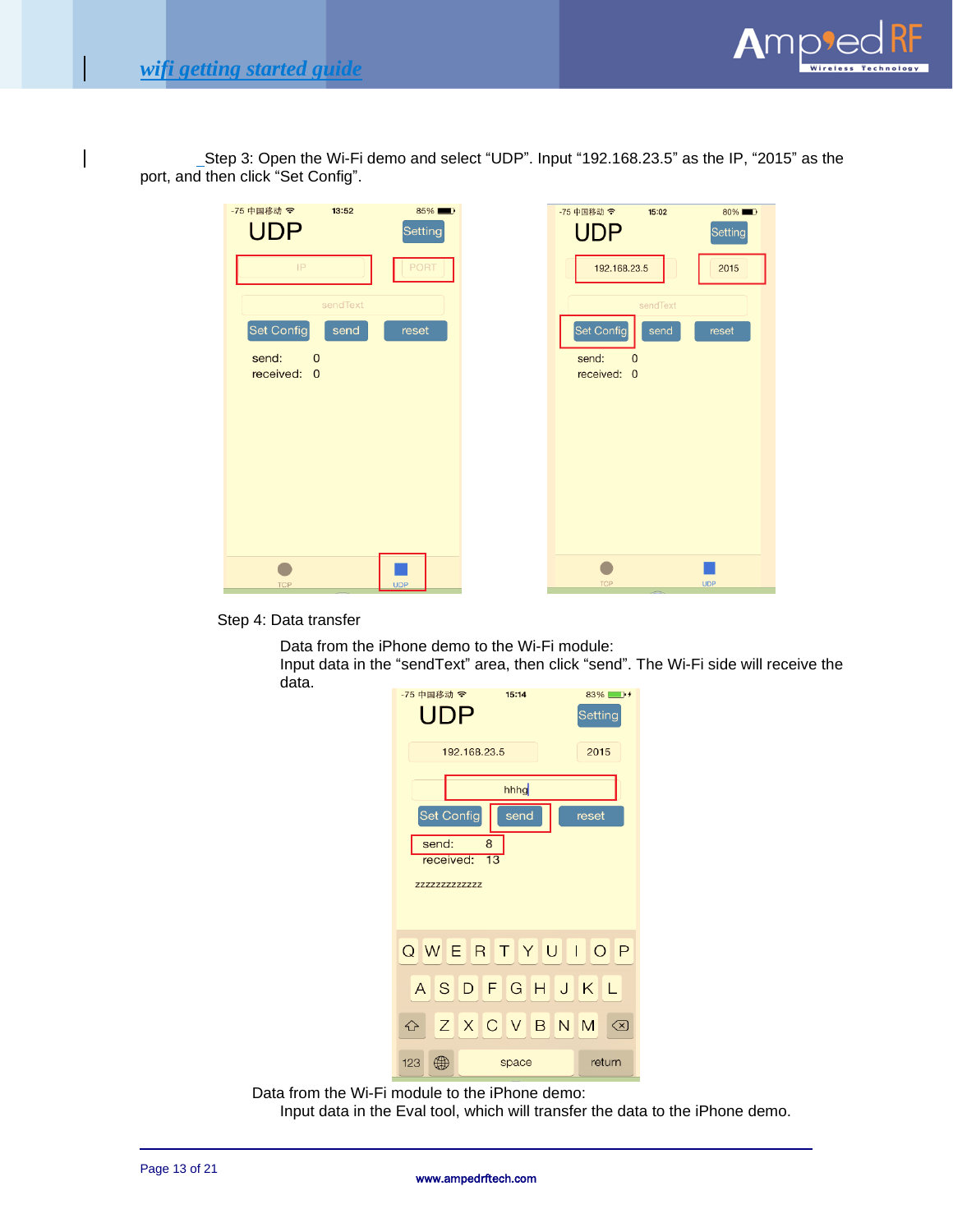| A - COM3: 115200 Baud - Amp'ed RF Firmware Test Tool - 4.11<br>噟                                                                   | ×                             |
|------------------------------------------------------------------------------------------------------------------------------------|-------------------------------|
| at+wf join<br>28:e3:47:0a:f8:d2 -50 dBm<br>sharewifi<br>2462<br>[WPA2-PSK-CCM<br>AT-WF JoinOK [sharewifi]                          | Connect<br>Disconnect         |
| AT-WF DHCP OK. Get ip:192.168.23.5<br>at+Ab socketopen<br><b>AT-WF StartUDP</b><br>AT-WF -BypassMode-<br>azzzzzzzzzzzzgqqqqqqqhhhq | -Profile<br>IA.<br>Setup      |
| Send.<br>Receive                                                                                                                   | BT24H bin<br>Select   Load    |
|                                                                                                                                    | □ Binary Mode<br>Stay On Top  |
|                                                                                                                                    | lear Profil.<br>Start Capture |
| $\,$ $\,$<br>⋗                                                                                                                     | CTS/RTS Enabled               |
| Commands<br>Clear<br>Rx: 185<br>join<br>lediscovery<br>socketopen<br>config<br>Speed: 0                                            | bond                          |
| Set Cmds<br>Escape<br>factoryinit<br>leconnect2<br>Update<br>spp                                                                   | Send 10000 lines              |

## **3.5 Connection and data exchange with iPhone in AP mode**

This section describes how to connect to the iPhone when the Wi-Fi module is in AP mode via UDP, as well as show simple data transfer between the iPhone and Wi-Fi module.

Step 1: Change the Wi-Fi module config and then reset the Wi-Fi module.

- at+wf config DHCPMode = true
- at+wf config DeviceMode=AP (AP mode)
- at+wf config SSID= WI-FI AP (name)
- at+wf config LocalPort=xxx (default is 2015)
- at+wf config IPAddress, get the Wi-Fi IP address (default is 192.168.0.2)
- 

• at+wf reset **at a** contract the contract of the contract of the changes)

 $A$ mp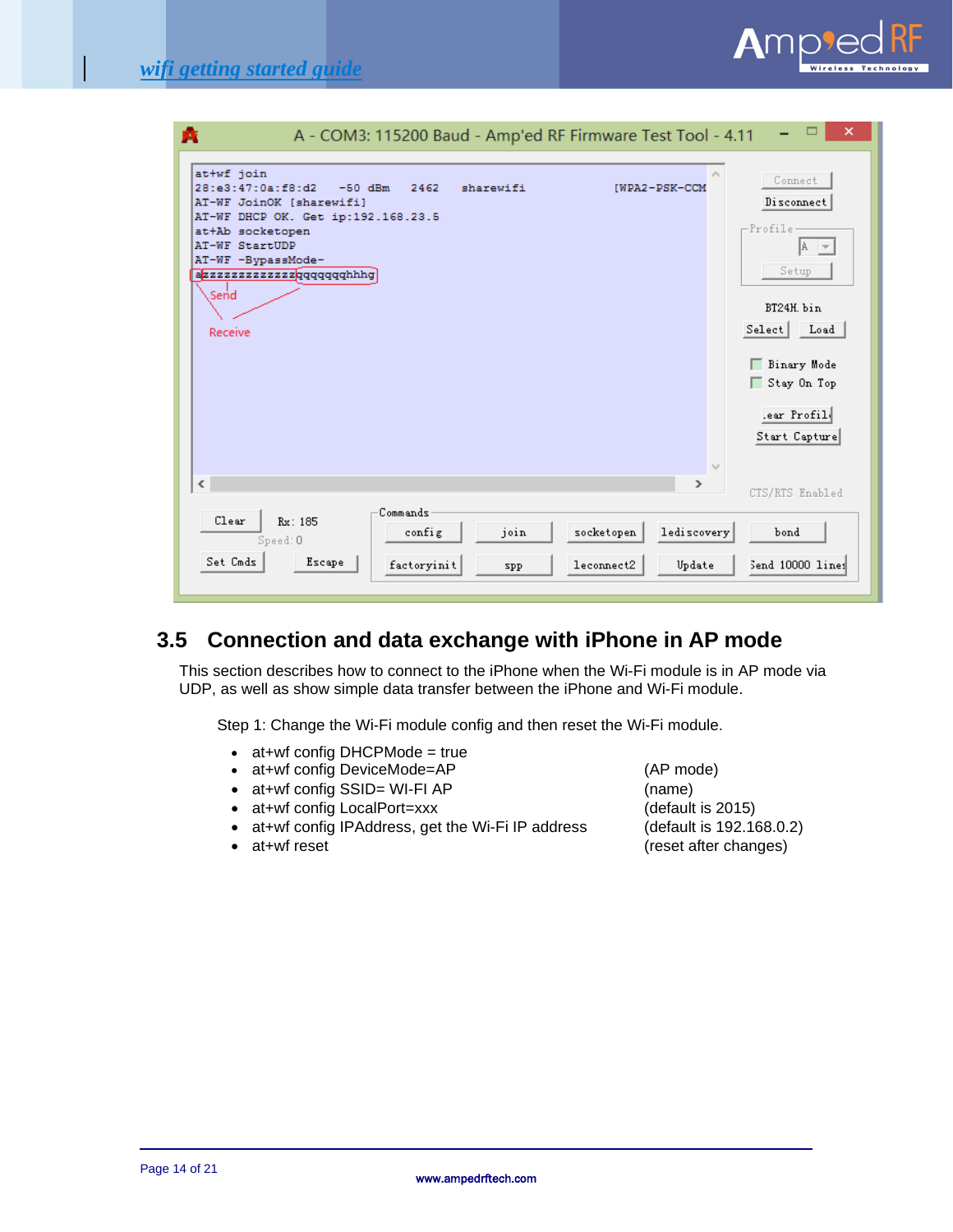$\begin{array}{c} \hline \end{array}$ 



| A - COM3: 115200 Baud - Amp'ed RF Firmware Test Tool - 4.11                                                                                                                                                                                                                                                                 | ×                                                                                                                                                                                                                                             |
|-----------------------------------------------------------------------------------------------------------------------------------------------------------------------------------------------------------------------------------------------------------------------------------------------------------------------------|-----------------------------------------------------------------------------------------------------------------------------------------------------------------------------------------------------------------------------------------------|
| at+wf config DHCPMode=1<br>AT-WF ConfigOk<br>at+wf config DeviceMode=1<br>AT-WF ConfigOk<br>at+wf config SSID= WIFI AP<br>AT-WF ConfigOk<br>at+wf config LocalPort=2015<br>AT-WF ConfigOk<br>at+wf config IPAddress<br>$vars$ IPAddress = 192.168.0.2<br>Valid values are: example -- 192.168.0.1<br>$\leq$<br>$\mathbb{R}$ | Connect<br>Disconnect<br>-Profile<br>IA.<br>$\overline{\phantom{0}}$<br>Setup<br>WF43S_150723A.bin<br>Select Load<br>□ Binary Mode<br>Stay On Top<br>lear Profil.<br>Start Capture<br>$\mathbb{I}_{\mathbb{Q},\mathbb{Z}}$<br>CTS/RTS Enabled |
| Commands<br>Clear<br>Rx: 136<br>join<br>socketopen<br>lediscovery<br>config<br>Speed: 0                                                                                                                                                                                                                                     | bond                                                                                                                                                                                                                                          |
| Set Cmds<br>Escape<br>factoryinit<br>leconnect2<br>Update<br>spp                                                                                                                                                                                                                                                            | Send 10000 lines                                                                                                                                                                                                                              |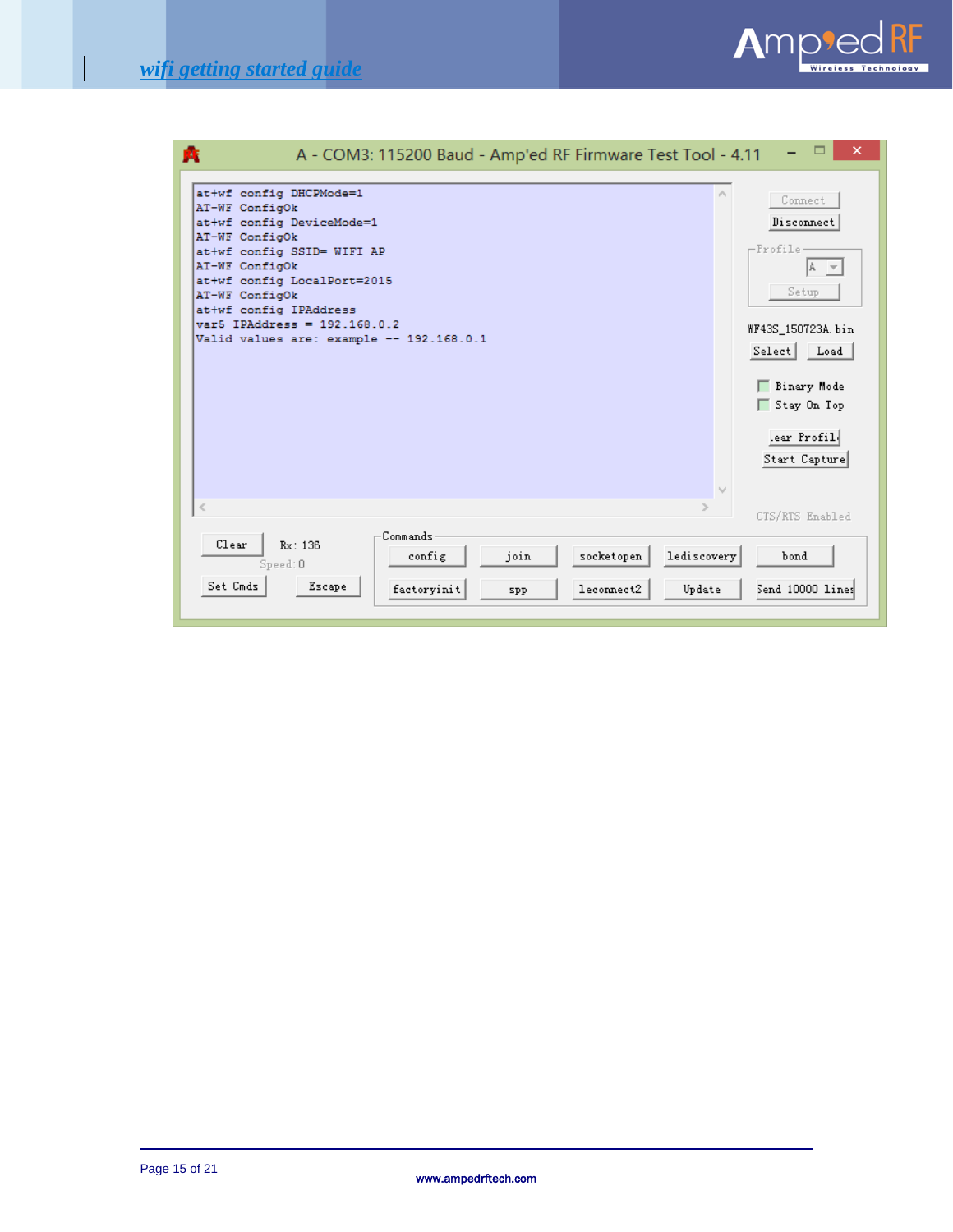

Step 2: Find the Wi-Fi network "WI-FI AP" and connect to it on the iPhone side. We can find the IP address of the iPhone: 192.168.0.3.

| -75 中国移动             | 15:48 |                                                              | 88%■                       |
|----------------------|-------|--------------------------------------------------------------|----------------------------|
| <b>くSettings</b>     | Wi-Fi |                                                              |                            |
|                      |       |                                                              |                            |
| Wi-Fi                |       |                                                              |                            |
| $\checkmark$ WIFI AP |       |                                                              | $\widehat{\mathbf{z}}$ (i  |
| CHOOSE A NETWORK     |       |                                                              |                            |
| AmpedRF              |       |                                                              |                            |
| aaa                  |       |                                                              | $\widehat{\mathbf{z}}$ (i) |
| Amp'ed_AP            |       | $\bullet \bullet (i)$                                        |                            |
| <b>Amped RF</b>      |       |                                                              | $\widehat{\mathbf{z}}$ (i) |
| computer             |       | $\blacksquare$ $\widehat{\mathbf{z}}$ $\widehat{\mathbf{u}}$ |                            |
| <b>GUEST</b>         |       | $\bullet \bullet$ (i)                                        |                            |
| sharewifi            |       | $\bullet \; \widehat{\bullet} \;$ (i                         |                            |
|                      |       |                                                              |                            |

| -75 中国移动                   | 16:10          | $94\%$ +      |
|----------------------------|----------------|---------------|
| Wi-Fi                      | <b>WIFI AP</b> |               |
|                            |                |               |
| <b>Forget this Network</b> |                |               |
| <b>IP ADDRESS</b>          |                |               |
| <b>DHCP</b>                | <b>BootP</b>   | <b>Static</b> |
| <b>IP Address</b>          |                | 192.168.0.3   |
|                            |                |               |
| <b>Subnet Mask</b>         |                | 255.255.255.0 |
| Router                     |                |               |
| <b>DNS</b>                 |                |               |
| <b>Search Domains</b>      |                |               |
| <b>Client ID</b>           |                |               |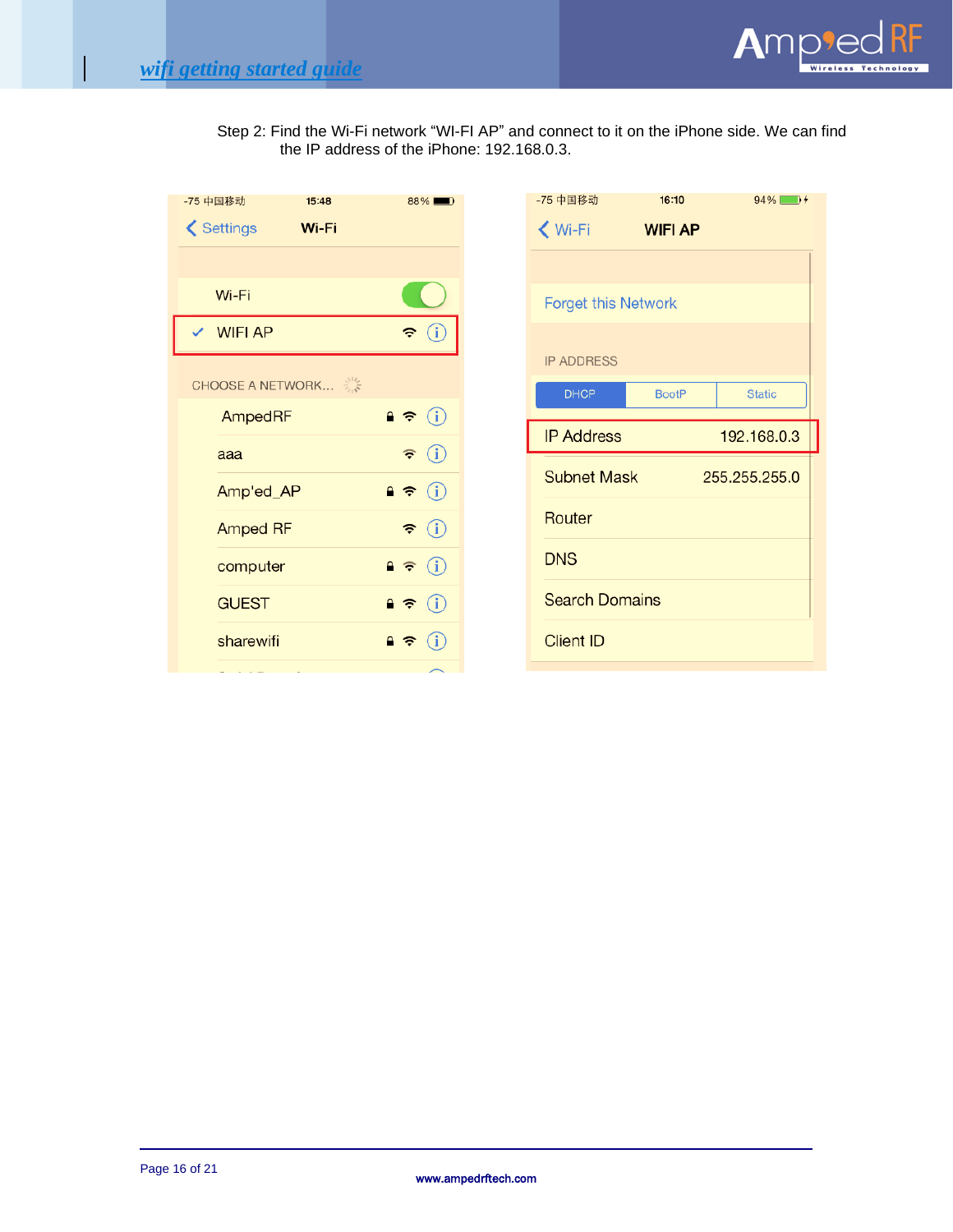

Step 3: When the iPhone connects to the Wi-Fi module, there is a response from the Wi-Fi module to the Eval tool. The IP address of the iPhone is "192.168.0.3". Set the IP address on the Wi-Fi module

*AT-WF Add Station:[60:92:17:29:74:6d] 1/5.*

*AT-WF DHCP Ok: IP=192.168.0.3 , MAC=60:92:17:29:74:6d.*

*AT-WF Free Station:[60:92:17:29:74:6d] 0/5.*

*AT-WF Add Station:[60:92:17:29:74:6d] 1/5.*

*AT-WF DHCP Ok: IP=192.168.0.3 , MAC=60:92:17:29:74:6d.*

| A - COM3: 115200 Baud - Amp'ed RF Firmware Test Tool - 4.11<br>噟                                                                                              |                                                                                                                                   |
|---------------------------------------------------------------------------------------------------------------------------------------------------------------|-----------------------------------------------------------------------------------------------------------------------------------|
| AT-WF -CommandMode-<br>AT-WF MACaddress 00043e212345<br>AT-WF Add Station: [60:92:17:29:74:6d] 1/5.<br>AT-WF DHCP Ok: IP=192.168.0.3 , MAC=60:92:17:29:74:6d. | ۸<br>Connect<br>Disconnect<br>-Profile<br>Setup<br>WF43S_150723A.bin<br>Select Load<br>Binary Mode<br>Stay On Top<br>.ear Profil. |
|                                                                                                                                                               | Start Capture<br>$\mathbf{b}_\mathrm{c}$                                                                                          |
| $\,<$<br>$\rightarrow$                                                                                                                                        | CTS/RTS Enabled                                                                                                                   |
| Commands<br>Clear<br>Rx: 152<br>lediscovery<br>socketopen<br>join<br>config<br>Speed: 0                                                                       | bond                                                                                                                              |
| Set Cmds<br>Escape<br>factoryinit<br>leconnect2<br>Update<br>spp                                                                                              | Send 10000 lines                                                                                                                  |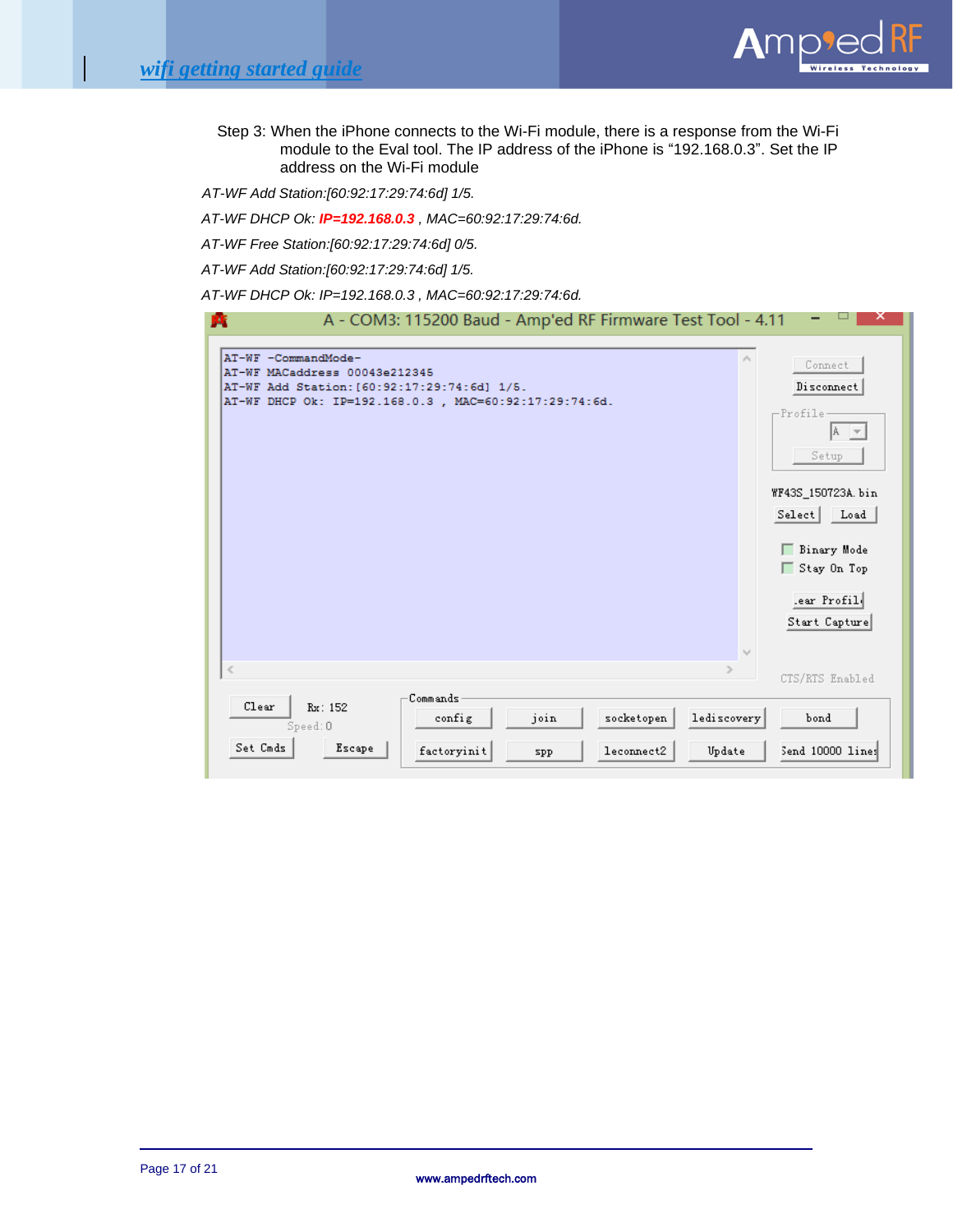

Step 4: Change the HostIPAddr on the Wi-Fi module side to be the same as the iPhone's IP address and then reset the Wi-Fi module.

 *At+wf config HostIPAddr=192.168.0.3*

Step 5: Connect the iPhone to the Wi-Fi network "WI-FI AP" again.

| AT-WF -CommandMode-                                    |          |      |            | ×           | Connect                  |
|--------------------------------------------------------|----------|------|------------|-------------|--------------------------|
| AT-WF MACaddress 00043e212345                          |          |      |            |             |                          |
| AT-WF Add Station: [60:92:17:29:74:6d] 1/5.            |          |      |            |             | Disconnect               |
| AT-WF DHCP Ok: IP=192.168.0.3 , MAC=60:92:17:29:74:6d. |          |      |            |             |                          |
| at+wf config HostIPAddr=192.168.0.3                    |          |      |            |             | -Profile                 |
| AT-WF ConfigOk                                         |          |      |            |             | IA.                      |
| at+Ab reset                                            |          |      |            |             |                          |
| AT-WF ResetPending                                     |          |      |            |             | Setup                    |
| System power on!                                       |          |      |            |             |                          |
| AT-WF -CommandMode-                                    |          |      |            |             | WF43S 150723A.bin        |
| AT-WF MACaddress 00043e212345                          |          |      |            |             |                          |
| AT-WF Add Station: [60:92:17:29:74:6d] 1/5.            |          |      |            |             | Select Load              |
| AT-WF DHCP Ok: IP=192.168.0.3 , MAC=60:92:17:29:74:6d. |          |      |            |             |                          |
|                                                        |          |      |            |             | □ Binary Mode            |
|                                                        |          |      |            |             | Stay On Top              |
|                                                        |          |      |            |             |                          |
|                                                        |          |      |            |             | Lear Profil <sub>1</sub> |
|                                                        |          |      |            |             |                          |
|                                                        |          |      |            |             | Start Capture            |
|                                                        |          |      |            |             |                          |
|                                                        |          |      |            |             |                          |
| $\leq$                                                 |          |      |            |             |                          |
|                                                        |          |      |            |             | CTS/RTS Enabled          |
| Clear<br>Rx: 575                                       | Commands |      |            |             |                          |
|                                                        | config   | join | socketopen | lediscovery | bond                     |
|                                                        |          |      |            |             |                          |
| Speed: 0                                               |          |      |            |             |                          |

Step 6: Open socket on the Wi-Fi module side: At+wf socketopen

*AT-WF Add Station:[60:92:17:29:74:6d] 1/5.*

*AT-WF DHCP Ok: IP=192.168.0.3 , MAC=60:92:17:29:74:6d.*

*AT-WF Free Station:[60:92:17:29:74:6d] 0/5.*

*AT-WF Add Station:[60:92:17:29:74:6d] 1/5.*

*AT-WF DHCP Ok: IP=192.168.0.3 , MAC=60:92:17:29:74:6d.*

*at+wf socketopen*

*AT-WF StartUDP*

*AT-WF -BypassMode-*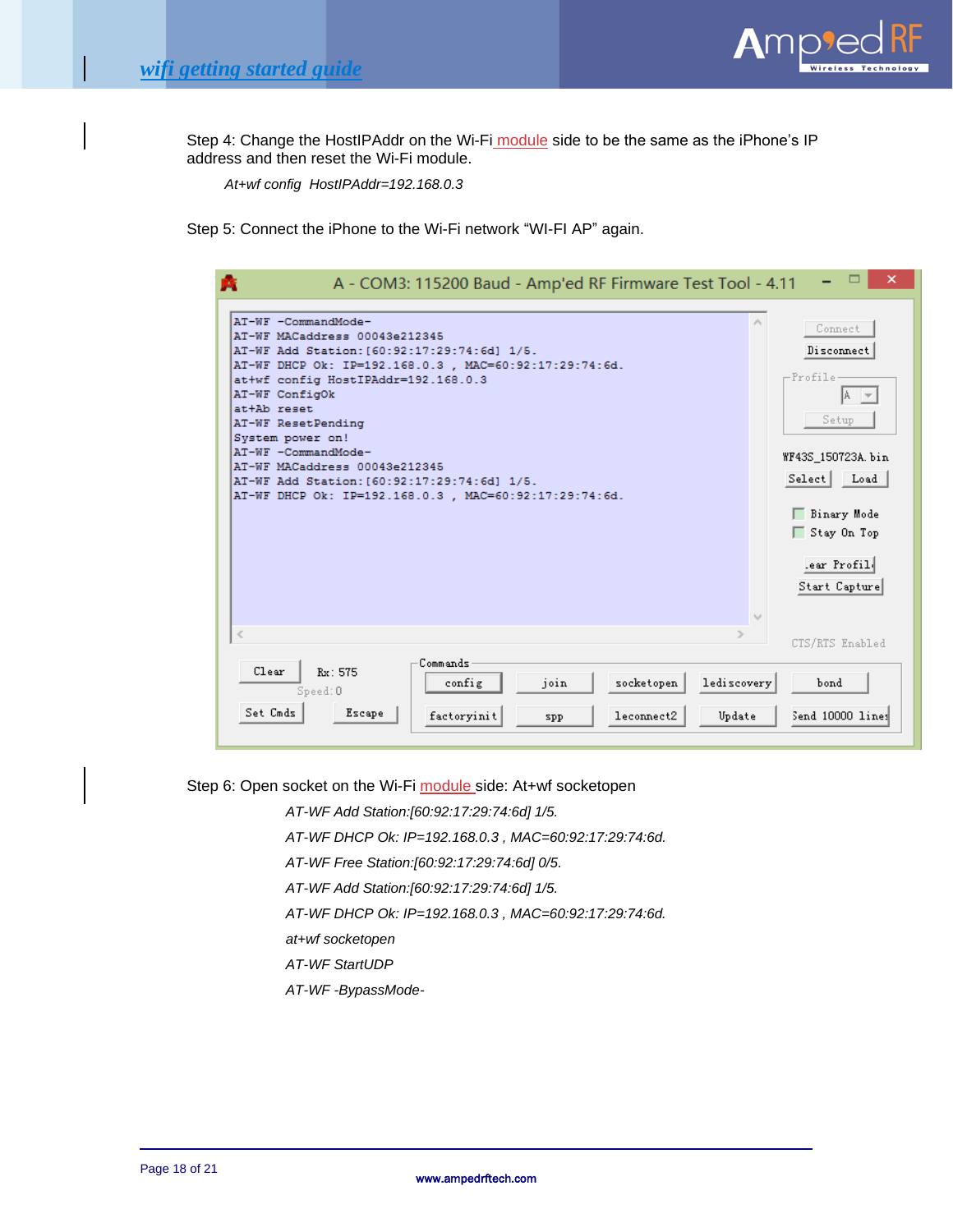I



Step 7: Open the Wi-Fi demo on iPhone, select "UDP", input the IP "192.168.0.2", the port "2015", and then click "Set Config".

| -75 中国移动 マ<br>13:52                              | $85\%$      | -75 中国移动<br>16:18<br>$95\%$                                                                           |                                |
|--------------------------------------------------|-------------|-------------------------------------------------------------------------------------------------------|--------------------------------|
| <b>UDP</b>                                       | Setting     | <b>UDP</b><br>Setting                                                                                 |                                |
| IP                                               | <b>PORT</b> | 2015<br>192.168.0.3                                                                                   |                                |
| sendText                                         |             | sendText                                                                                              |                                |
| Set Config<br>send                               | reset       | <b>Set Config</b><br>send<br>reset                                                                    |                                |
| send:<br>$\mathbf 0$<br>received:<br>$\mathbf 0$ |             | send:<br>$\mathbf{O}$<br>received:<br>$\overline{0}$                                                  |                                |
|                                                  |             |                                                                                                       |                                |
|                                                  |             |                                                                                                       |                                |
|                                                  |             |                                                                                                       |                                |
|                                                  |             | $2 \quad 3 \quad 4$<br>$\begin{array}{c} \hline \end{array}$<br>5 6<br>$\mathbf{1}$<br>8<br>90        |                                |
|                                                  |             | $\mathfrak{P}$<br>8<br>$\left( \right)$<br>@<br>$\frac{1}{2}$ :<br>$\left($<br>$\ddot{i}$<br>$\equiv$ | $^{\prime}$                    |
|                                                  |             | $\overline{\mathcal{E}}$<br>$\pmb{\cdot}$<br>Ţ<br>$#+-$<br>$\overline{1}$<br>$\bullet$                | $\textcircled{\scriptsize{x}}$ |
| <b>TCP</b>                                       | <b>UDP</b>  | ⊕<br>ABC<br>return<br>space                                                                           |                                |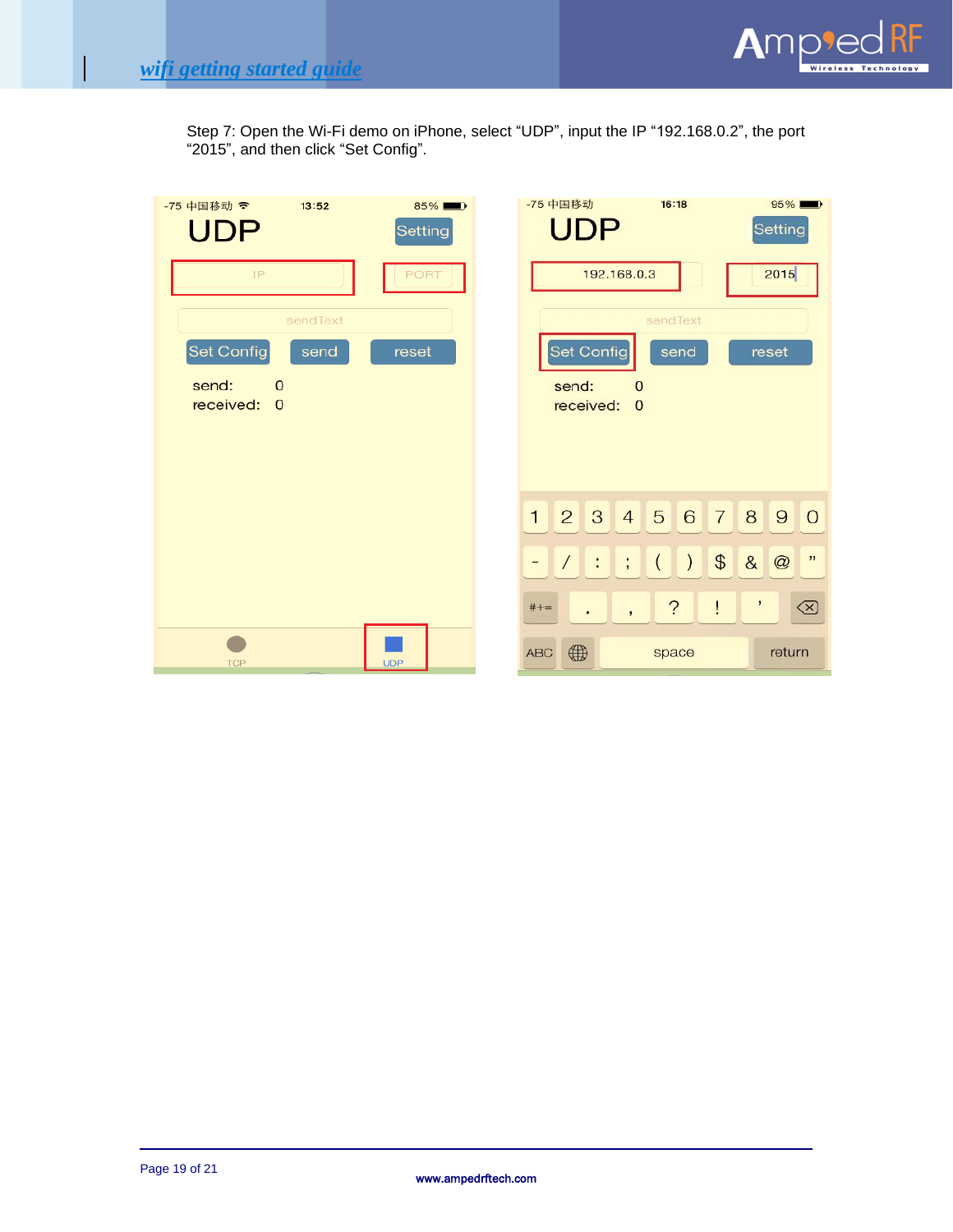

#### Step 8: Data transfer

Data from the iPhone demo to the Wi-Fi module:

Input data in the "sendText" area, then click "send". The Wi-Fi side will get the data.